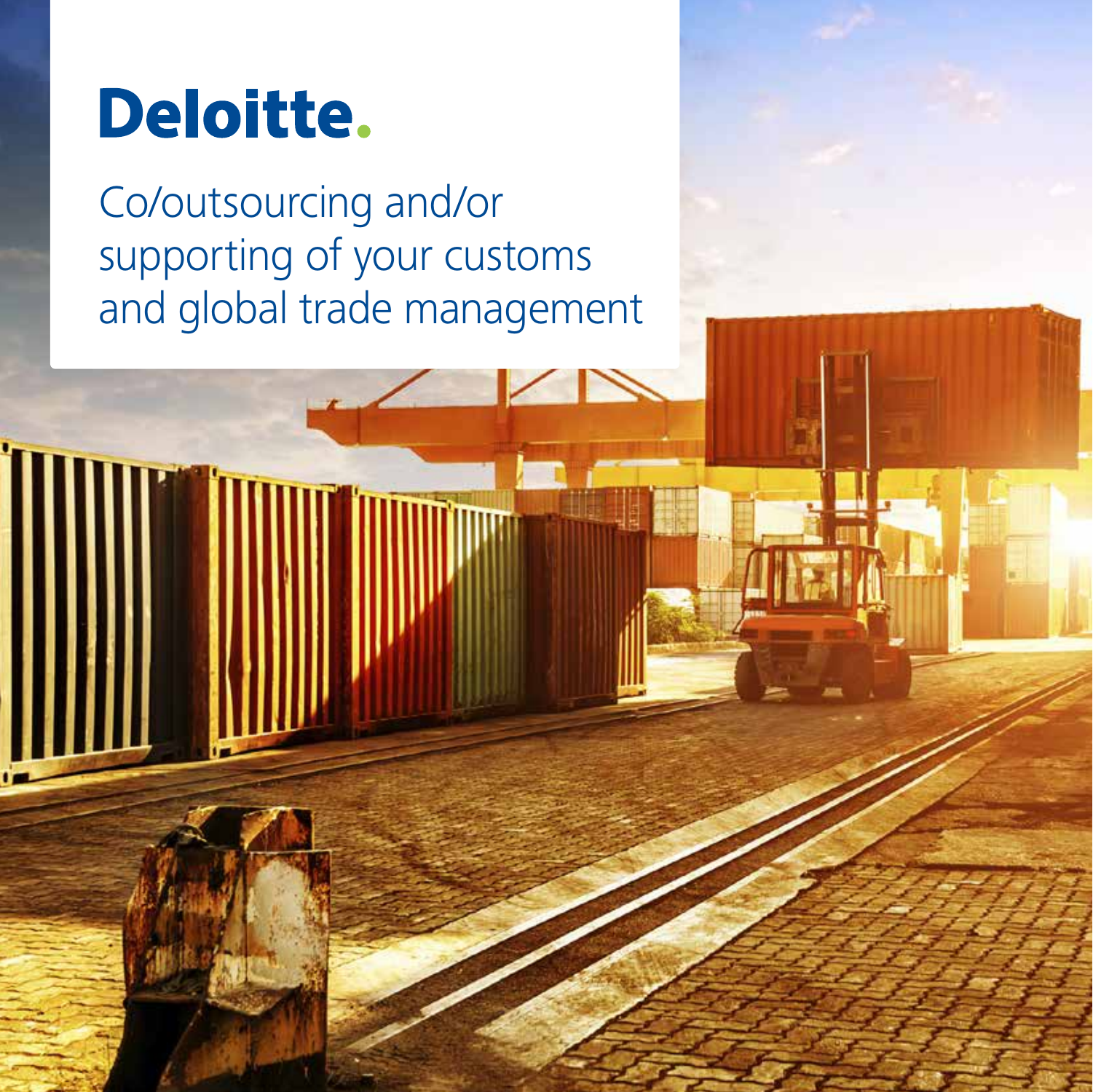"Supporting your international trade activities while remaining compliant with the constantly changing regulatory environment"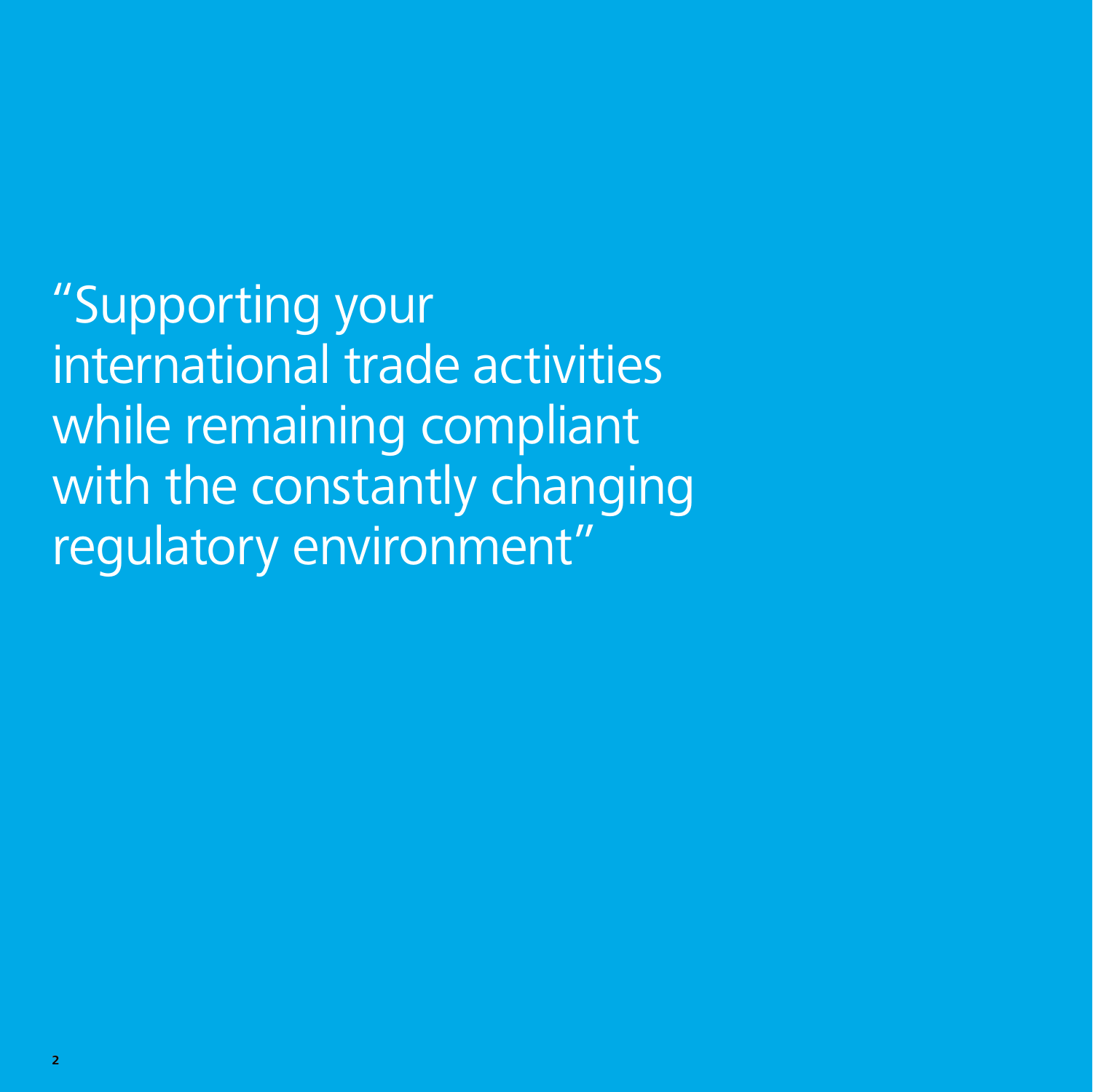## Your customs and global trade related activities and potential queries or issues

**Have you ever faced the prospect of a situation like any of the below?** 

An NCTS-declaration for destination Hungary has not been cleared – yet you know that the truck driver has made the delivery. In your capacity as the declarant, you will be held liable for the import duties and import VAT due.

You import textiles from Bangladesh. Upon a retrospective check of the Form A, it turns out that the origin is not correct. On the basis of the enclosed transport and other documents, customs concludes that the goods are of Chinese origin. Customs recovers from you these import duties due and imposes a fine which may be equal to the value of the products or more.

You import equipment for digital television using a zero rate. After a physical check of the goods, customs charges you additional taxes of 14 %.

You import, in good faith, a container from China on behalf of your client that you believe to contain porcelain. Unfortunately, when the container is opened, it is full of cigarettes. You, as the declarant, receive an additional tax bill of 1.000.000 euro.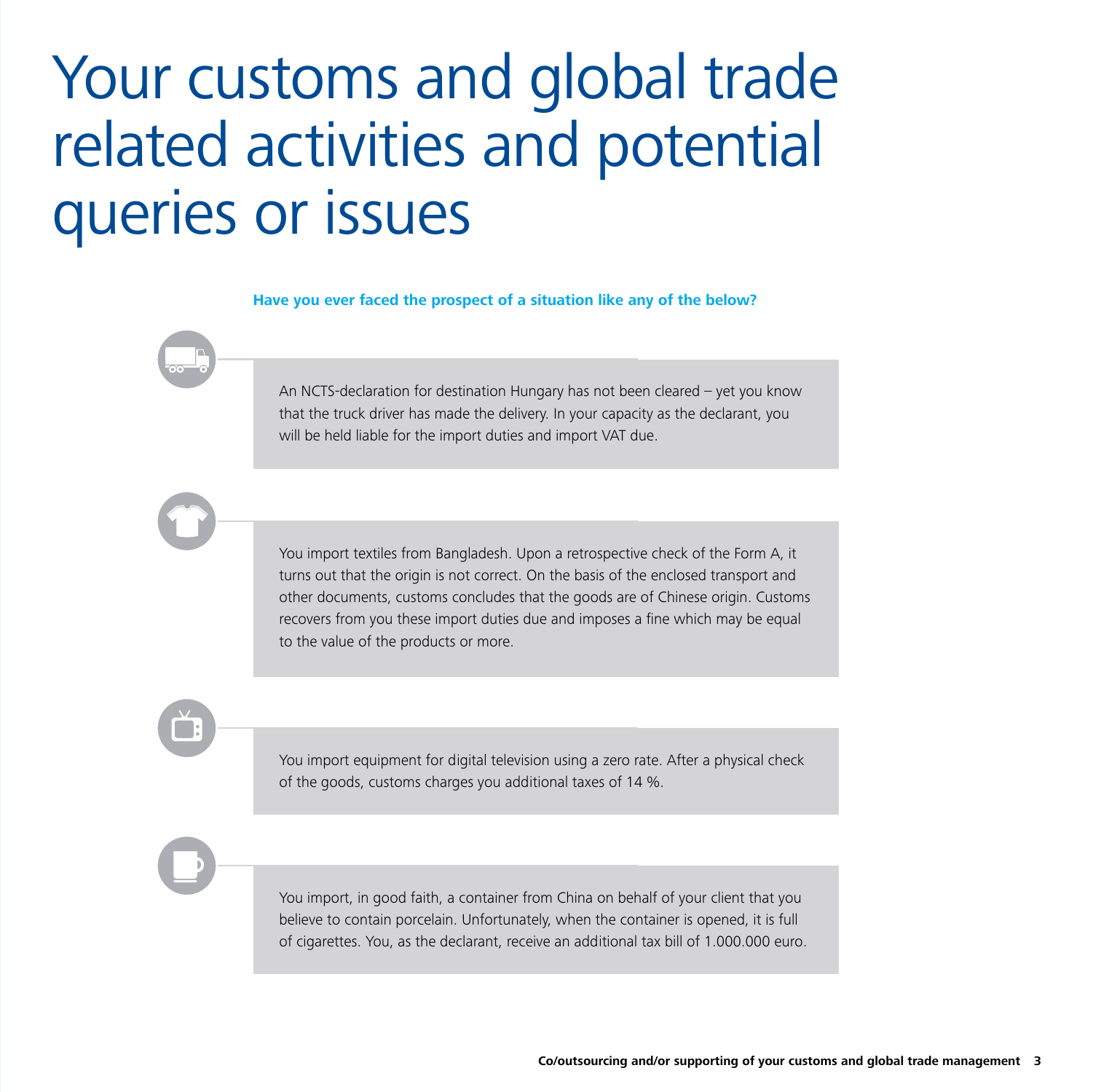You could be confronted by a range of different customs and global trade queries or risks on a daily basis. As such matters become ever-more complex, it is hard to find the right answer without profound expertise in the area, in due time. The management of your customs and global trade activities indeed requires a day-to-day monitoring and dedicated resources with in-depth expertise.

### **You have neither the time nor the resources to handle?**

- You lack qualified resources.
- Your customs specialist is due to retire soon and you are seeking for succession.
- Your customs specialist has dropped out temporarily due to e.g. sickness or pregnancy and you are looking for support to fulfill your compliance obligations.
- You've started an internal project and look for qualified support to run the project.
- Your business is booming and your customs and global trade staff is face a high workload and things get delayed.

Deloitte has a solution for you: "Customs and global trade co/outsourcing".

Your company will no longer need to put the questions from the authorities on the shoulders of one or more employees – who might or might not have the right experience or sufficient time to stay on top of the job.

Instead, dedicated Deloitte experts can be assigned to handle your customs and global trade queries or support your activities, removing the burden from your employees who can instead devote themselves to their own core activities.



global trade obligations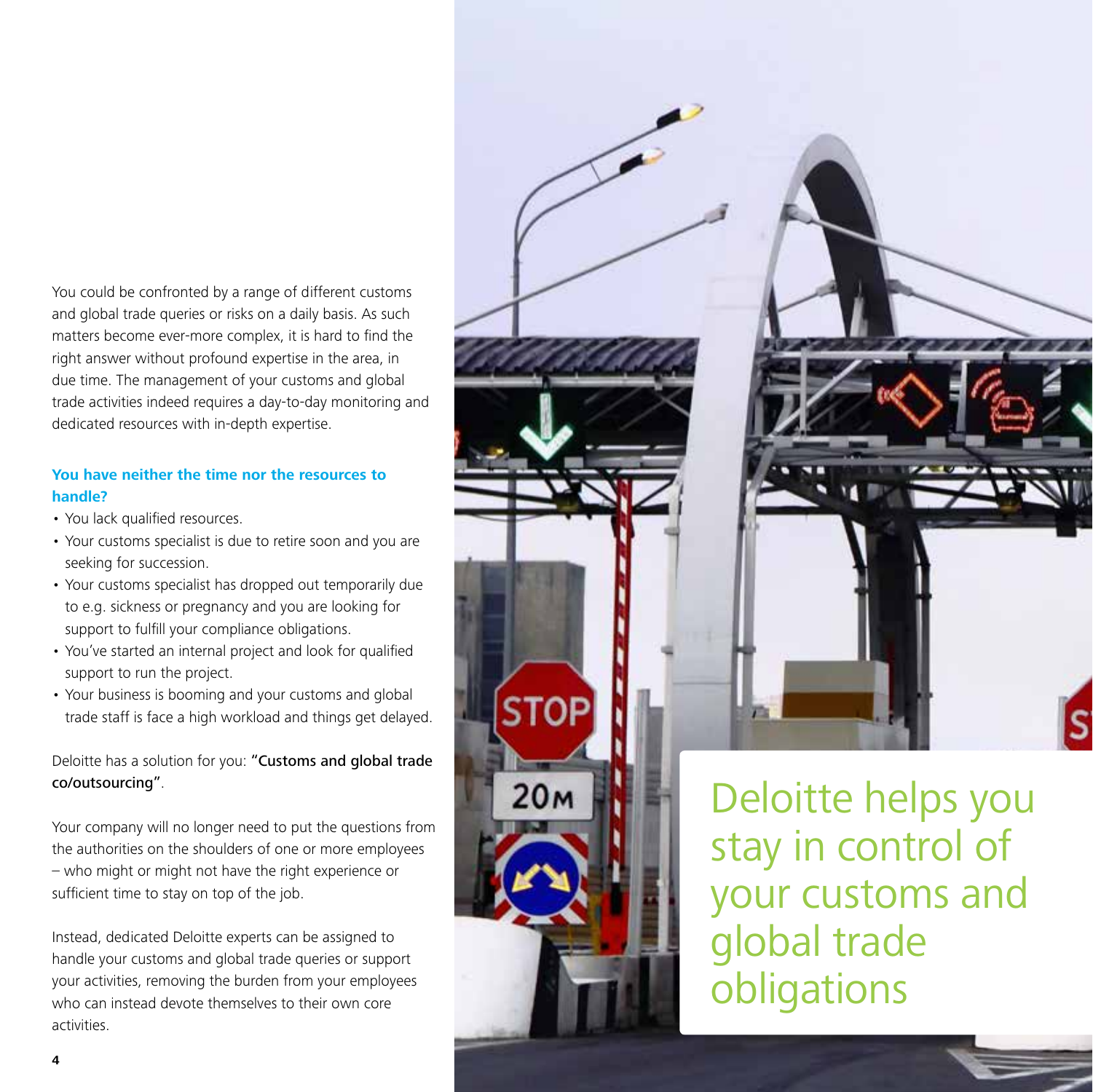## Gain access to Deloitte expertise

Thanks to their extensive experience in customs and global trade matters, our experts can respond in a practical and constructive way to your queries and needs. One or more experts can be your fixed contact and sounding board.

Your contact can be on-site at your premises at regular periods, as agreed with you and in accordance to your needs. The added insights from being "internal", and not only working with you remotely, are invaluable in making sure that we understand the practicalities of your business. By being actively involved in your day-to-day activities, we can commit to finding the optimum practical approach and solutions for your situation.

Of course, our experts will also be your link to the vast Deloitte global network, which might be required to tackle customs and global trade matters having an international nature. In addition, we can also provide a link to experts in many other areas, including VAT, corporate taxes, audit, supply chain consulting and a host of other services.

### **At a fixed tariff**

We offer our customs and global trade outsourcing service on a fixed subscription basis, setting out precisely what the service includes. In this way, you are clear about what services you are getting, and the cost.

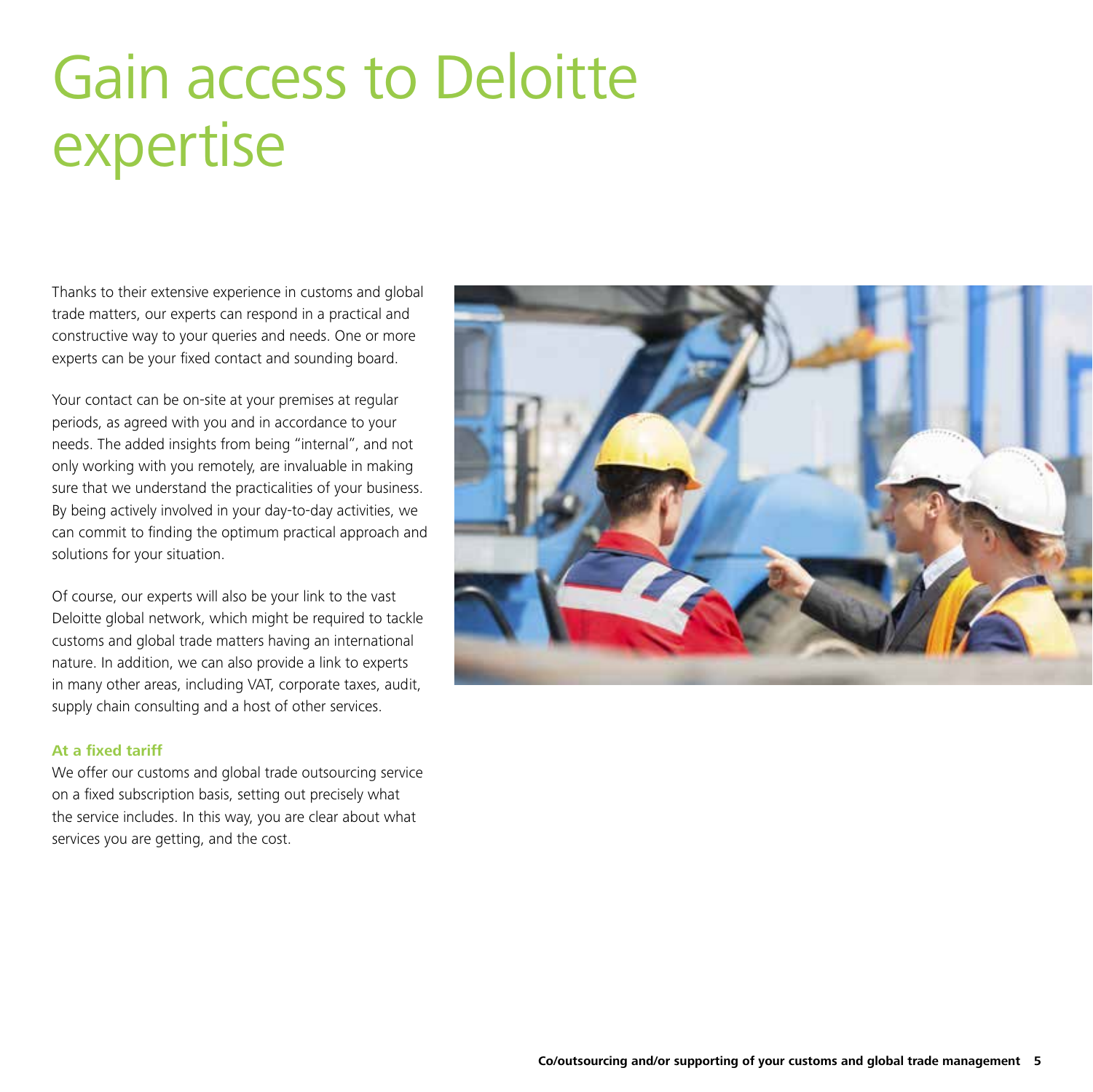### **The customs and global trade / compliance solutions of Deloitte**

Effective management of global trade decisions and obligations is an important – and sometimes overlooked – factor in a company's global supply chain. Crucial to a company's success today is the efficient integration of customs and international trade processes into its overall business goals, tax and supply chain management. Deloitte's global network of customs and global trade specialists help businesses meet their legal and regulatory requirements in a cost-effective manner.

The customs and global trade department of Deloitte is the largest network of true customs and global trade experts around the world. In Belgium, some twenty employees, spread over several offices, give advice to large national and international companies, as well as to SMEs. Our department houses unparalleled experience, including former customs officers and in-house employees from large multinationals. We can guide you in all customs and global trade related matters, providing you with practical, tailor-made and appropriate support. We also have a team of more than 35 experts, specialized in developing and implementing global trade management solutions, designed to govern various customs and global trade matters.

### **Deloitte in Belgium**

A leading audit and consulting practice in Belgium, Deloitte offers value added services in audit, accounting, tax and legal, consulting and financial advisory services.

In Belgium, Deloitte has more than 2,900 employees in 11 locations across the country, serving national and international companies, from small and middle sized enterprises, to public sector and non-profit organisations. The turnover reached 370 million euros in the financial year 2014.

The Belgian firm is a member of the international group Deloitte Touche Tohmatsu Limited (DTTL), an organisation of independent member firms devoted to excellence in providing professional services and advice. In 2014, DTTL's turnover reached over \$34.2 billion.

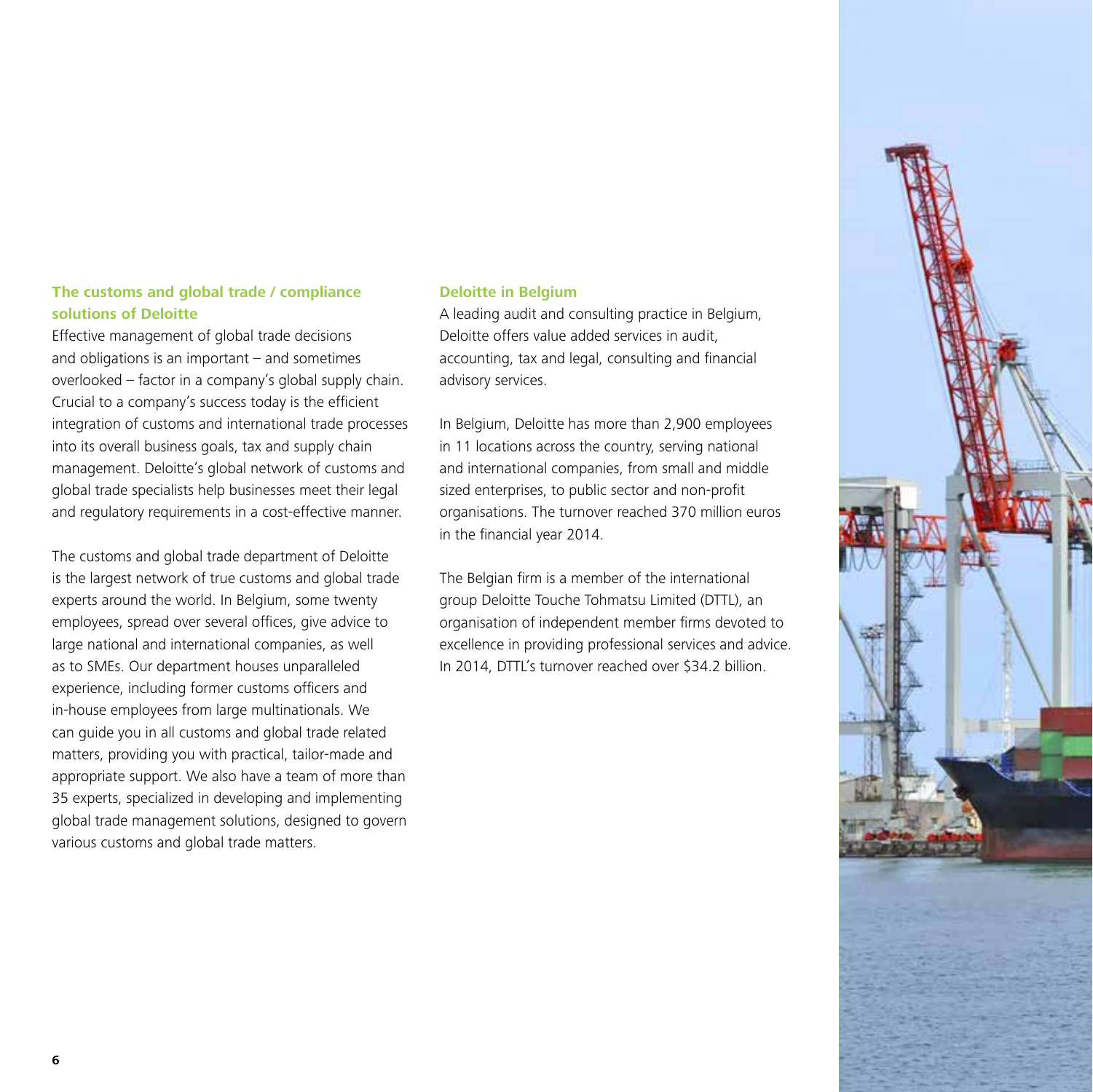